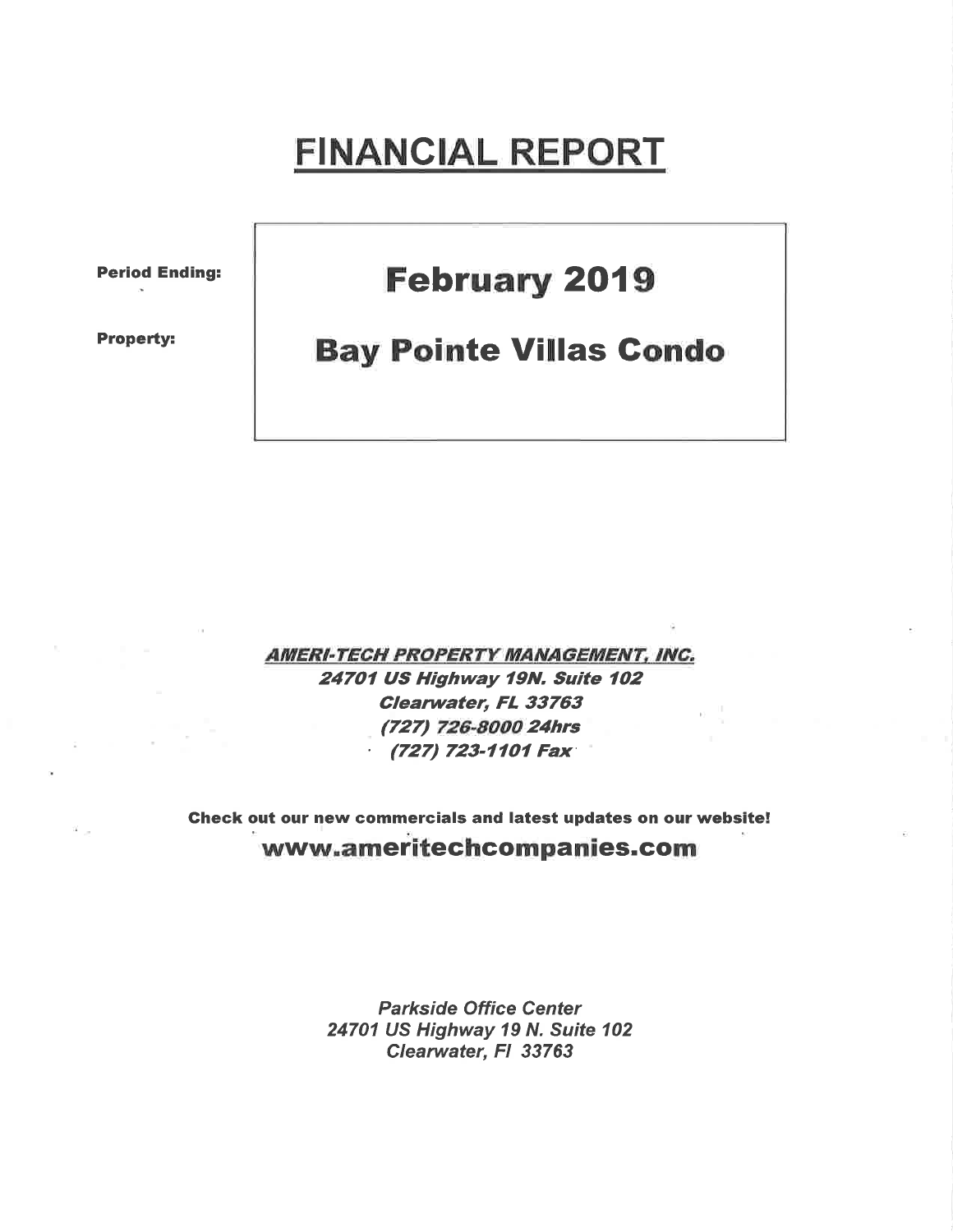It is the intent of Ameri-Tech Property Management services to produce a comprehensive self contained Financial Report, where as the validity and accuracy of the information being reported can be easily understood and substantiated. The following financial information is for Management purposes only in order to assist the association in financial planning. The attached financials have not been Audited, Reviewed, or Compiled at this time by an independent CPA.

The information contained on this page will aid the reader in better understanding this Financial Report. Each report analysis listed below will be explained in clear detail. This will enable the reader to better understand the intent and purpose of each report, as well as render the current financial disposition of the Property or Association.

TaþIe of Contents

| <b>Income Statement:</b>    | The accounting procedures have been prepared on a modified<br>cash basis. All income and expenses are posted on the<br>statement during the same period in which they were incurred.                        |
|-----------------------------|-------------------------------------------------------------------------------------------------------------------------------------------------------------------------------------------------------------|
| <b>Balance Sheet:</b>       | Financial information listed on the Balance Sheet will show all<br>assets and liabilities, such as available cash, deposits, reserve<br>accounts, loans and equity.                                         |
| <b>General Ledger:</b>      | The General Ledger details all of the financial activity performed<br>in a given period to provide the reader with a detailed<br>explanation on each and every entry made for the period being<br>reported. |
| <b>Delinquent Owners:</b>   | This report will list all Delinguent Owners and the current<br>balance due.                                                                                                                                 |
| <b>Prepaid Owners:</b>      | This report will list all Prepaid Members.                                                                                                                                                                  |
| <b>Disbursement Report:</b> | This report will list all checks disbursed for the period being<br>reported, along with copies of all invoices paid.                                                                                        |
|                             | <b>Reconciliation Report:</b> This report with the actual bank statements shall reconcile the<br>account statements for the period being reported.                                                          |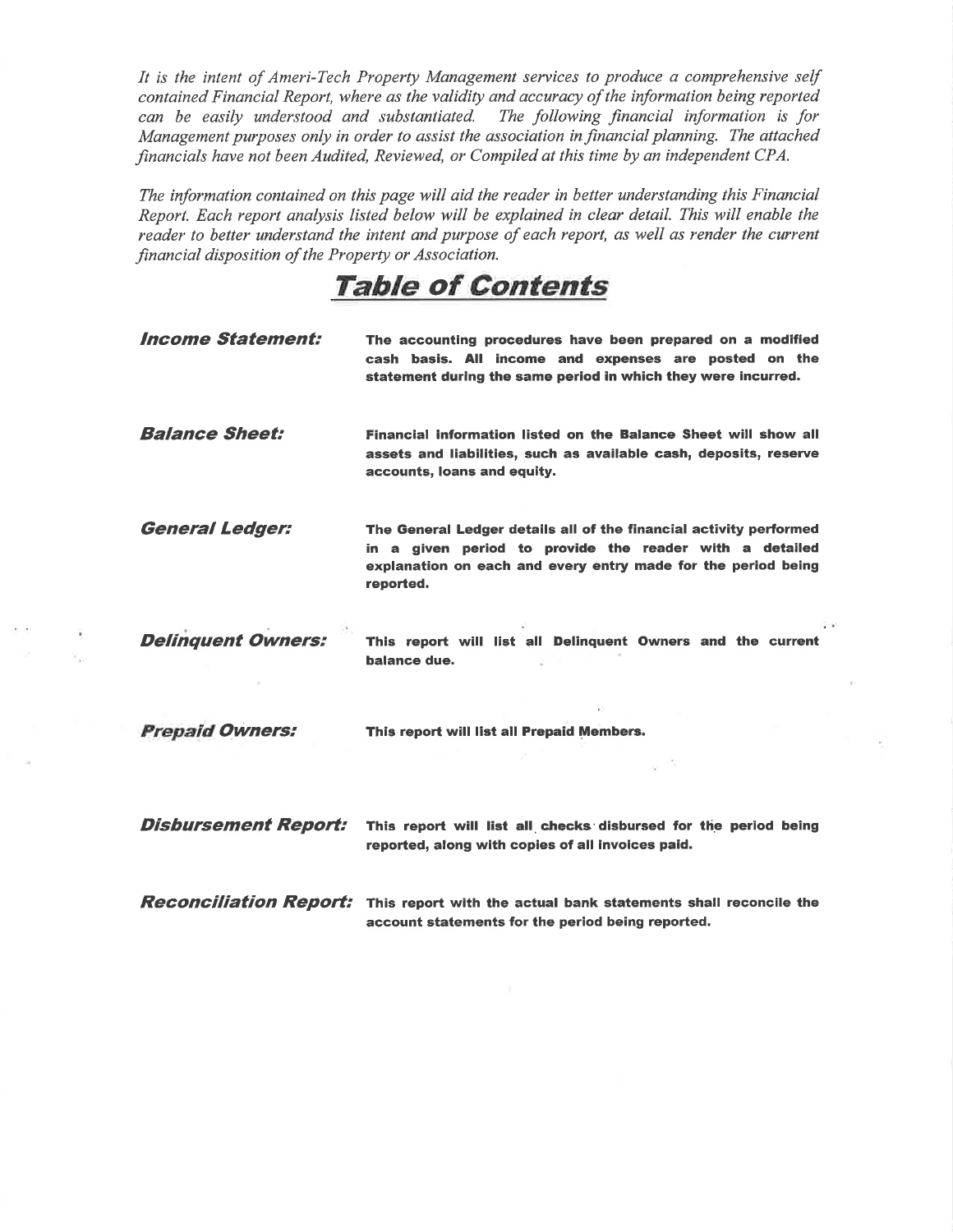

#### **Income Statement - Operating**

Bay Pointe Villas Condo Assn, Inc.

#### Date: 3/7/2019 Time: 12:11 pm Page: 1

#### 02/28/2019

|                       |                                     |                          | <b>Current Period</b> |            | Year-to-date             | Annual        |               |               |
|-----------------------|-------------------------------------|--------------------------|-----------------------|------------|--------------------------|---------------|---------------|---------------|
| Description:          |                                     | Actual                   | Budget                | Variance   | Actual                   | <b>Budget</b> | Variance      | <b>Budget</b> |
| <b>REVENUE</b>        |                                     |                          |                       |            |                          |               |               |               |
| 4010                  | Unit Maintenance Fees               | \$9,990.00               | \$9,660.00            | \$330,00   | \$19,880.00              | \$19,320.00   | \$560,00      | \$115,920.00  |
| 4400                  | Operating Interest Income           | 0.23                     | ×,                    | 0.23       | 0,43                     | $\rightarrow$ | 0.43          |               |
| 4500                  | Application Income                  | 50.00                    | ÷,                    | 50.00      | 100.00                   | $\sim$        | 100.00        |               |
| 4800                  | Misc Income                         | ¥,                       | ×,                    | è,         | 893,78                   | $\rightarrow$ | 893.78        |               |
| <b>Total REVENUE</b>  |                                     | 10,040,23                | 9,660,00              | 380,23     | 20,874.21                | 19,320.00     | 1,554.21      | 115,920,00    |
| <b>EXPENSES</b>       |                                     |                          |                       |            |                          |               |               |               |
|                       | <b>ADMINISTRATIVE</b>               |                          |                       |            |                          |               |               |               |
| 5010                  | Copies/Printing Supplies            | 127.00                   | 125.00                | (2.00)     | 333.00                   | 250.00        | (83.00)       | 1,500.00      |
| 5300                  | Insurance                           | 2,291.96                 | 2,750.00              | 458.04     | 4,583,92                 | 5,500.00      | 916.08        | 33,000.00     |
| 5600                  | Corporate Report Fee                | 80.00                    | 5.00                  | (75.00)    | 60.00                    | 10.00         | (70.00)       | 60.00         |
| 5610                  | <b>Bureau Fees</b>                  | $\overline{\phantom{a}}$ | 7.67                  | 7.67       | $\overline{\gamma}$ )    | 15.34         | 15.34         | 92.00         |
| 5800                  | Management Fee                      | 650,00                   | 650.00                | ٠.         | 1,300.00                 | 1,300.00      | 29            | 7,800.00      |
| 5900                  | Legal                               | 200,00                   | 50.00                 | (150.00)   | 200,00                   | 100.00        | (100.00)      | 600.00        |
| 5910                  | Accounting/Tax Returns              | 325.00                   | 27.08                 | (297.92)   | 325,00                   | 54.16         | (270.84)      | 325.00        |
| 6210                  | Pool Permit                         |                          | 14.58                 | 14.58      | $\overline{a}$           | 29.16         | 29.16         | 175.00        |
|                       | <b>Total ADMINISTRATIVE</b>         | 3,673.96                 | 3,629.33              | (44.63)    | 6,821.92                 | 7,258.66      | 436.74        | 43,552.00     |
|                       | <b>GROUNDS MAINTENANCE</b>          |                          |                       |            |                          |               |               |               |
| 5400                  | Lawn Service Contract               | ×                        | 650.00                | 850.00     | ë.                       | 1,700.00      | 1,700.00      | 10,200.00     |
| 5420                  | Trees                               | ×                        | 83,33                 | 83.33      | ä.                       | 166.66        | 166.66        | 1,000.00      |
|                       | <b>Total GROUNDS MAINTENANCE</b>    | ×,                       | 933.33                | 933.33     | 0.00                     | 1,866.66      | 1,866,66      | 11,200.00     |
|                       | <b>BUILDING MAINTENANCE</b>         |                          |                       |            |                          |               |               |               |
| 6100                  | <b>Building Maintenance</b>         | 434.73                   | 446.67                | 11.94      | 509.73                   | 893.34        | 383,61        | 5,360.00      |
| 6120                  | Miscellaneous Materials             | r.                       | 41.67                 | 41.67      | $\overline{\phantom{a}}$ | 83.34         | 83.34         | 500.00        |
| 6200                  | Pool Contract                       | 295.00                   | 295.00                | ÷,         | 590.00                   | 590.00        | 21            | 3,540.00      |
| 6205                  | Pool Repairs/Maintenance            | ×                        | 66.67                 | 66.67      | 50.00                    | 133.34        | 83.34         | 800.00        |
|                       | <b>Total BUILDING MAINTENANCE</b>   | 729.73                   | 850.01                | 120.28     | 1,149.73                 | 1,700.02      | 550.29        | 10,200.00     |
|                       | <b>UTILITY EXPENSES</b>             |                          |                       |            |                          |               |               |               |
| 7000                  | Electric                            | 243,44                   | 226.67                | (16.77)    | 478.39                   | 453.34        | (25.05)       | 2,720.00      |
| 7001                  | Water and Sewer                     | 1,049.17                 | 1,250.00              | 200.83     | 1,049.17                 | 2,500.00      | 1,450.83      | 15,000.00     |
| 7002                  | Trash Removal                       | 225.00                   | 225.00                | à1         | 450,00                   | 450.00        | $\rightarrow$ | 2,700.00      |
| 7006                  | Cable Service                       | 975.04                   | 975.25                | 0.21       | 1,950.08                 | 1,950.50      | 0.42          | 11,703.00     |
|                       | <b>Total UTILITY EXPENSES</b>       | 2,492.65                 | 2,676.92              | 184.27     | 3,927.64                 | 5,353.84      | 1,426.20      | 32,123.00     |
|                       | <b>NON OPERATING EXPENSES</b>       |                          |                       |            |                          |               |               |               |
| 9010                  | Reserves- Painting                  | 272,00                   | 272.75                | 0.75       | 545.00                   | 545.50        | 0.50          | 3,273.00      |
| 9030                  | Reserves-Roof                       | 1,183.66                 | 1,183.33              | (0.33)     | 2,366.66                 | 2,366.66      | ÷,            | 14,200.00     |
| 9060                  | Reserves- Pool                      | 76.66                    | 76.33                 | (0.33)     | 152,66                   | 152,66        | ÷,            | 916.00        |
| 9100                  | Deferred Maintenance                | 38,00                    | 38.00                 | ×.         | 76.00                    | 76.00         | ÷.            | 456.00        |
|                       | <b>Total NON OPERATING EXPENSES</b> | 1,570.32                 | 1,570.41              | 0.09       | 3,140.32                 | 3,140.82      | 0.50          | 18,845.00     |
| <b>Total EXPENSES</b> |                                     | \$8,466.66               | \$9,660.00            | \$1,193.34 | \$15,039.61              | \$19,320.00   | \$4,280.39    | \$115,920.00  |
|                       | <b>COMBINED NET INCOME</b>          | \$1,573.57               | \$-                   | \$1,573.57 | \$5,834.60               | \$-           | \$5,834.60    | \$-           |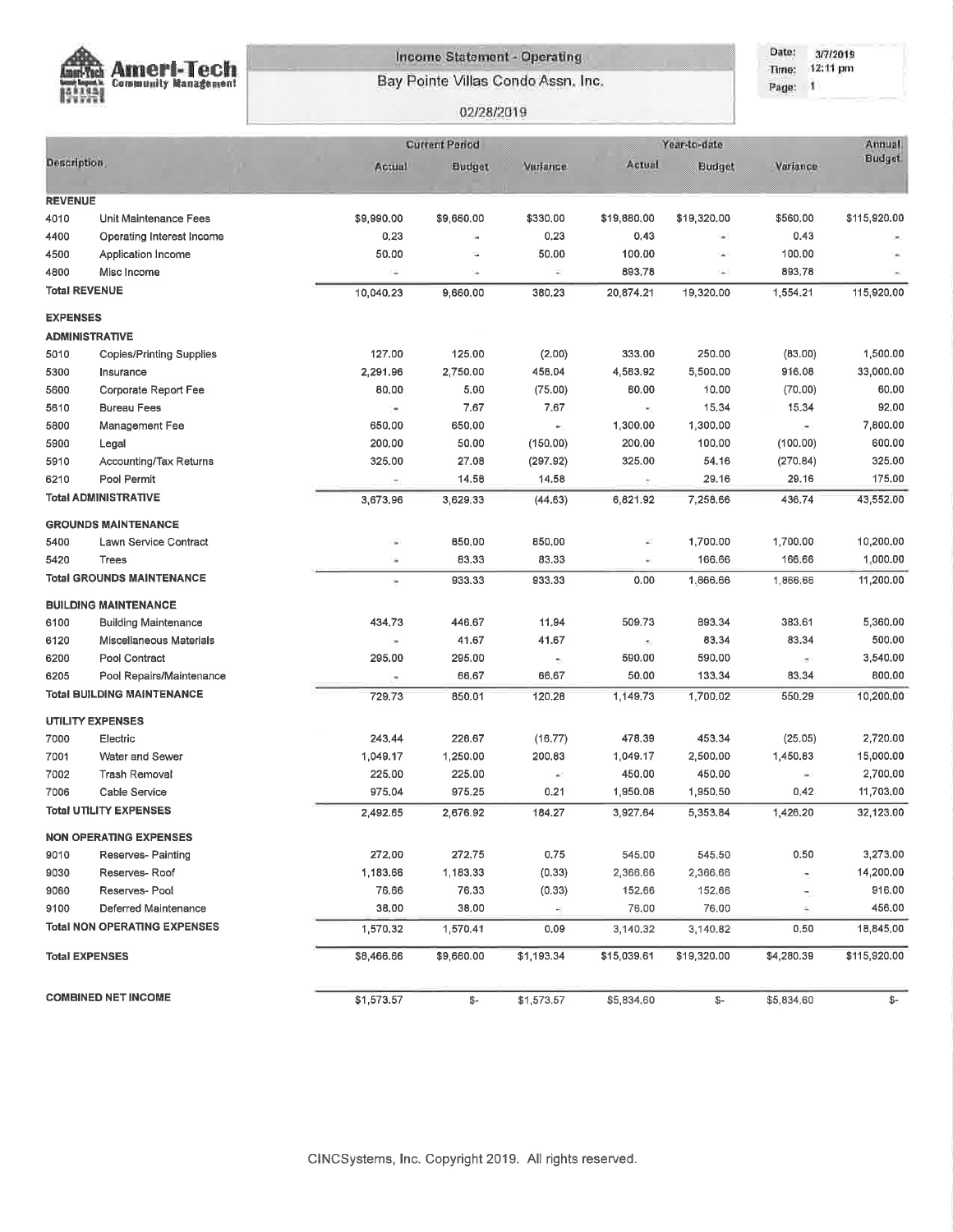| <b>Lustri Tech</b><br>and financial<br>開開 | <b>Income Statement Summary - Operating</b><br><b>Ameri-Tech</b><br>Bay Pointe Villas Condo Assn. Inc.<br><b>Community Management</b><br>Fiscal Period: February 2019 |                          |           |           |        |      |                          |                          | Date:<br>Time:<br>Page: | 3/7/2019<br>12:11 pm<br>$\mathbf{A}$ |          |                       |                 |                                      |             |
|-------------------------------------------|-----------------------------------------------------------------------------------------------------------------------------------------------------------------------|--------------------------|-----------|-----------|--------|------|--------------------------|--------------------------|-------------------------|--------------------------------------|----------|-----------------------|-----------------|--------------------------------------|-------------|
| Account                                   |                                                                                                                                                                       | <b>January</b>           | Fobruary  | March     | April  | May. | June                     | July                     |                         | August September                     | October. | November              | <b>December</b> |                                      | Total       |
| <b>REVENUE</b>                            |                                                                                                                                                                       |                          |           |           |        |      |                          |                          |                         |                                      |          |                       |                 |                                      |             |
| 4010 Unit Maintenance Fees                |                                                                                                                                                                       | 9,890.00                 | 9,990.00  |           |        |      |                          |                          |                         |                                      |          |                       |                 | $\overline{\phantom{a}}$             | \$19,880.00 |
| 4400 Operating Interest Income            |                                                                                                                                                                       | 0.20                     | 0.23      |           |        |      |                          | $\rightarrow$            |                         |                                      |          |                       |                 | ٠                                    | 0.43        |
| 4500 Application Income                   |                                                                                                                                                                       | 50,00                    | 50,00     |           |        |      | ٠                        | ÷,                       |                         |                                      |          |                       |                 | ×                                    | 100,00      |
| 4800 Misc Income                          |                                                                                                                                                                       | 893.78                   | ٠         |           |        |      |                          | ⋍                        | ÷                       | ÷                                    |          |                       |                 | ٠                                    | 893.78      |
| <b>Total REVENUE</b>                      |                                                                                                                                                                       | 10,833.98                | 10,040.23 | ٠         |        |      |                          | ٠                        |                         |                                      |          |                       |                 | ×                                    | 20,874.21   |
| <b>EXPENSES</b>                           |                                                                                                                                                                       |                          |           |           |        |      |                          |                          |                         |                                      |          |                       |                 |                                      |             |
| <b>ADMINISTRATIVE</b>                     |                                                                                                                                                                       |                          |           |           |        |      |                          |                          |                         |                                      |          |                       |                 |                                      |             |
| 5010 Copies/Printing Supplies             |                                                                                                                                                                       | 206.00                   | 127.00    |           |        |      |                          |                          |                         |                                      |          |                       |                 |                                      | 333,00      |
| 5300 Insurance                            |                                                                                                                                                                       | 2,291.96                 | 2,291.96  |           |        |      |                          |                          |                         |                                      |          |                       |                 |                                      | 4,583.92    |
| 5600 Corporate Report Fee                 |                                                                                                                                                                       | $\overline{\phantom{a}}$ | 80.00     |           |        |      |                          |                          |                         |                                      |          |                       |                 | ۷                                    | 80.00       |
| 5800 Management Fee                       |                                                                                                                                                                       | 650.00                   | 650.00    |           |        |      |                          | Ŵ                        |                         |                                      |          |                       |                 | ۰                                    | 1,300.00    |
| 5900 Legal                                |                                                                                                                                                                       |                          | 200.00    |           |        |      |                          | ۰                        |                         |                                      |          |                       |                 | $\overline{\phantom{a}}$             | 200.00      |
| 5910 Accounting/Tax Returns               |                                                                                                                                                                       | $\overline{a}$           | 325.00    | ¥         | ×      | ¥    | $\overline{\phantom{a}}$ | $\overline{\phantom{a}}$ | ×.                      | $\ddot{}$                            |          | ۰                     |                 | Ξ                                    | 325,00      |
| <b>Total ADMINISTRATIVE</b>               |                                                                                                                                                                       | 3,147,96                 | 3,673.96  | S         | Ξ      | ä,   | $\bullet$                | ٠                        | a                       | ÷                                    |          | ×                     |                 | u,                                   | 6,821.92    |
| <b>BUILDING MAINTENANCE</b>               |                                                                                                                                                                       |                          |           |           |        |      |                          |                          |                         |                                      |          |                       |                 |                                      |             |
| 6100 Building Maintenance                 |                                                                                                                                                                       | 75.00                    | 434.73    |           |        |      |                          |                          |                         |                                      |          |                       |                 |                                      | 509.73      |
| 6200 Pool Contract                        |                                                                                                                                                                       | 295.00                   | 295.00    |           |        |      | ×                        | ٠                        | F.                      | ÷,                                   |          | ×,                    |                 | ×,                                   | 590.00      |
| 6205 Pool Repairs/Maintenance             |                                                                                                                                                                       | 50.00                    | Ù.        | ¥.        | 嵩      | ۰.   | $\rightarrow$            | $\overline{\phantom{a}}$ | $\sim$                  | 富                                    | 灢        | 59                    |                 | ÷                                    | 50.00       |
| <b>Total BUILDING MAINTENANCE</b>         |                                                                                                                                                                       | 420.00                   | 729.73    | ۷         |        |      |                          |                          | c                       |                                      |          | ¥.                    |                 | c                                    | 1,149.73    |
| <b>UTILITY EXPENSES</b>                   |                                                                                                                                                                       |                          |           |           |        |      |                          |                          |                         |                                      |          |                       |                 |                                      |             |
| 7000 Electric                             |                                                                                                                                                                       | 234.95                   | 243,44    |           |        |      |                          |                          |                         |                                      |          |                       |                 |                                      | 478.39      |
| 7001 Water and Sewer                      |                                                                                                                                                                       | $\overline{\phantom{a}}$ | 1,049.17  |           |        |      |                          |                          |                         |                                      |          |                       |                 |                                      | 1,049.17    |
| 7002 Trash Removal                        |                                                                                                                                                                       | 225.00                   | 225.00    |           |        |      |                          | $\sim$                   |                         |                                      |          |                       |                 | ٠                                    | 450,00      |
| 7006 Cable Service                        |                                                                                                                                                                       | 975.04                   | 975.04    | $\bullet$ |        |      |                          | ۰                        | ٠                       |                                      |          | ×                     |                 | ×                                    | 1,950.08    |
| <b>Total UTILITY EXPENSES</b>             |                                                                                                                                                                       | 1,434.99                 | 2,492.65  | ÷         | $\sim$ | С.   | $\blacksquare$           | $\bullet$                | ¥.                      | $\bullet$                            | ٠        | $\bullet$             |                 | $\left\vert \mathbf{r}\right\rangle$ | 3,927.64    |
| <b>NON OPERATING EXPENSES</b>             |                                                                                                                                                                       |                          |           |           |        |      |                          |                          |                         |                                      |          |                       |                 |                                      |             |
| 9010 Reserves- Painting                   |                                                                                                                                                                       | 273,00                   | 272,00    |           |        |      |                          |                          |                         |                                      |          |                       |                 |                                      | 545.00      |
| 9030 Reserves- Roof                       |                                                                                                                                                                       | 1,183.00                 | 1,183.66  |           |        |      |                          |                          |                         |                                      |          |                       |                 | ×,                                   | 2,366.66    |
| 9060 Reserves Pool                        |                                                                                                                                                                       | 76.00                    | 76.66     |           |        |      |                          |                          |                         |                                      |          |                       |                 | ÷                                    | 152.66      |
| 9100 Deferred Maintenance                 |                                                                                                                                                                       | 38,00                    | 38.00     | ×         |        | u    | ÷                        | i.                       | ×                       | ×                                    | s        | $\sim$                |                 | ٠                                    | 76.00       |
| <b>Total NON OPERATING EXPENSES</b>       |                                                                                                                                                                       | 1,570.00                 | 1,570.32  | ×         | ٠      |      | $\overline{\phantom{a}}$ | ÷                        | ×                       | ٠                                    |          | $\tilde{\phantom{a}}$ |                 | ÷.                                   | 3,140.32    |
| <b>Total EXPENSES</b>                     |                                                                                                                                                                       | 6,572.95                 | 8,466.66  | ÷.        |        |      | $\mathbf{u}$             | $\sim$                   | ¥.                      | ×                                    | ÷        | ×                     |                 | $\sim$                               | 15,039.61   |
|                                           | <b>Net Income:</b>                                                                                                                                                    | 4,261.03                 | 1,573.57  | ÷.        | ÷.     | i.   | œ.                       | œ.                       | ×                       | ٠                                    | ۰.       | C.                    |                 | n.                                   | 5,834.60    |

CINCSystems, Inc. Copyright 2019. All rights reserved.

 $\mathcal{R}$